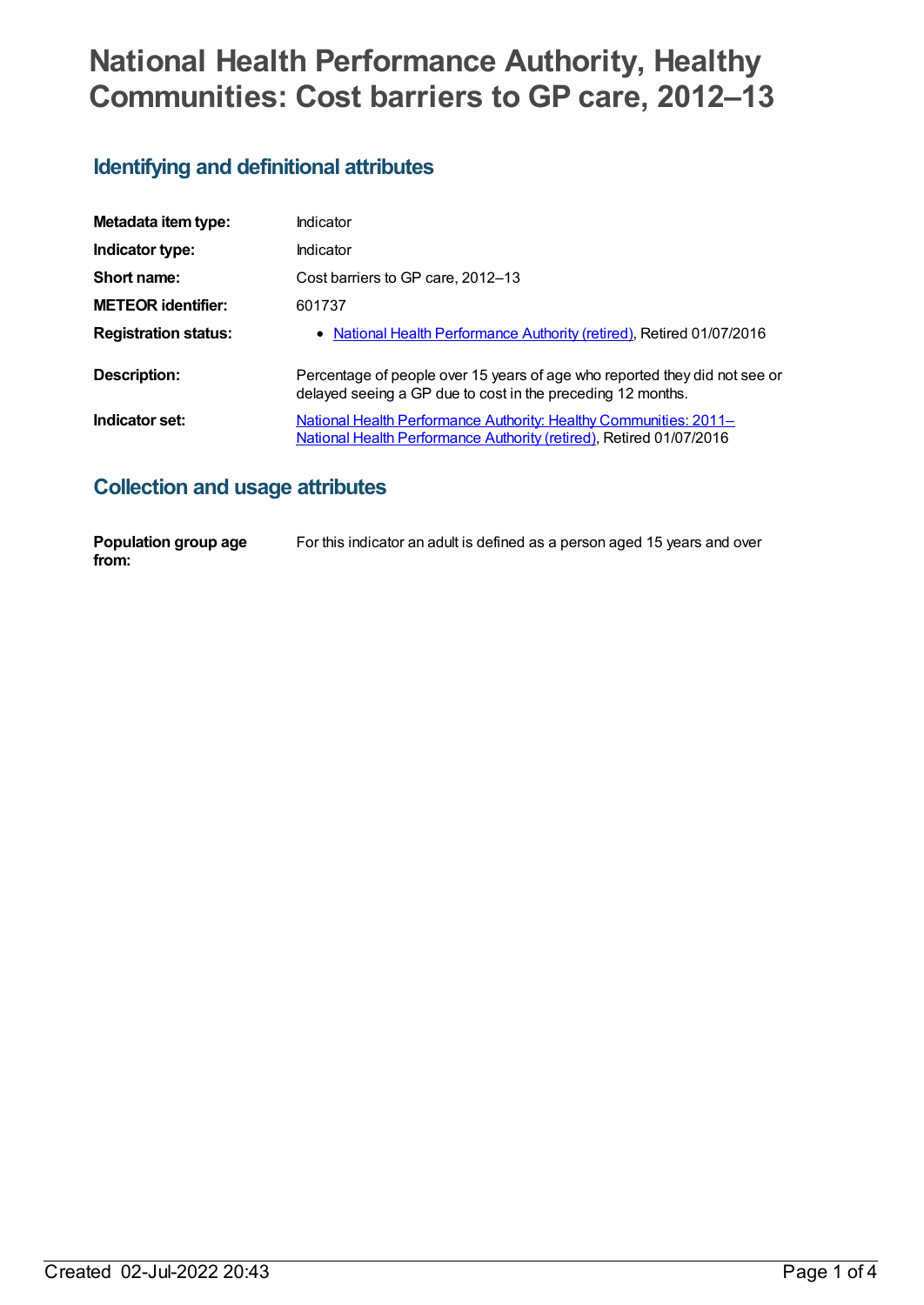**Computation description:** Participants in the Australian Bureau of Statistics (ABS) Patient Experience Survey 2012–13 who reported that they did not see or delayed seeing a GP due to cost in the preceding 12 months.

> The numerator refers to the number of adults who reported that they did not see or delayed seeing a GP due to cost in the preceding 12 months.

The numerator was calculated as the sum of calibrated sample weights for adults who responded that they did not see or delayed seeing a GP due to cost in the preceding 12 months and who were enumerated within the particular Medicare local catchment.

Population is limited to persons aged 15 years and over.

The denominator was calculated as the sum of calibrated sample weights for persons aged 15 years and over who were enumerated within the Medicare Local catchment.

Person level survey weights were calibrated to independent estimates of the population of interest, referred to as 'benchmarks'. Weights calibrated against population benchmarks ensure that the survey estimates conform to independently estimated distributions of the population, rather than to the distribution within the sample itself. These benchmarks account for the distribution of people across state and territory, age group, and sex categories. Note: These benchmarks have not been calibrated for Medicare Local geography.

Analysis by remoteness and Socio-Economic Indexes for Areas (SEIFA) Index of Relative Socio-Economic Disadvantage (IRSD) is based on usual residence of the person.

The measure is presented as a percentage.

95% confidence intervals and relative standard errors are calculated for rates.

The National Health Performance Authority developed a suppression protocol to ensure robust reporting of these data at small areas.

|                     | • These suppression rules are based on limits for Relative Standard Error <sup>1</sup> and<br>Confidence Interval width of 30%, with additional cross-validation for<br>estimates close to these limits, that is plus or minus 3% of the limits. If an<br>estimate was marginal <sup>2</sup> with respect to Relative Standard Error, the<br>Confidence Interval width was used as the deciding factor. If an estimate was<br>marginal <sup>2</sup> with respect to Confidence Interval width, then Relative Standard<br>Error is used as the deciding factor<br>Data were supressed based on the following rules: |
|---------------------|--------------------------------------------------------------------------------------------------------------------------------------------------------------------------------------------------------------------------------------------------------------------------------------------------------------------------------------------------------------------------------------------------------------------------------------------------------------------------------------------------------------------------------------------------------------------------------------------------------------------|
|                     | - Relative Standard Error of 33% or greater, or                                                                                                                                                                                                                                                                                                                                                                                                                                                                                                                                                                    |
|                     | - Confidence Interval (95%) width of 33% or greater, or                                                                                                                                                                                                                                                                                                                                                                                                                                                                                                                                                            |
|                     | - Relative Standard Error between 27% and 33%, with significantly <sup>3</sup> wider<br>Confidence Interval width than the average for that indicator, or                                                                                                                                                                                                                                                                                                                                                                                                                                                          |
|                     | - Confidence Interval width between 27% and 33%, with significantly <sup>3</sup> wider<br>Relative Standard Error than the average for that indicator.                                                                                                                                                                                                                                                                                                                                                                                                                                                             |
|                     | 1. For a dichotomous proportion, Relative Standard Error can be defined as the ratio of the standard<br>error and the minimum of the estimate and its complement (100%-estimate).                                                                                                                                                                                                                                                                                                                                                                                                                                  |
|                     | 2. In this context, marginal is defined as within 10% of the 30% limit, or +/-3%                                                                                                                                                                                                                                                                                                                                                                                                                                                                                                                                   |
|                     | 3. In this context, statistical significance is defined as at least two standard deviations above<br>average.                                                                                                                                                                                                                                                                                                                                                                                                                                                                                                      |
| <b>Computation:</b> | $100 \times (N$ umerator ÷ Denominator)                                                                                                                                                                                                                                                                                                                                                                                                                                                                                                                                                                            |
| Numerator:          | Number of people over 15 years of age who reported they did not see or delayed<br>seeing a GP due to cost in the preceding 12 months.                                                                                                                                                                                                                                                                                                                                                                                                                                                                              |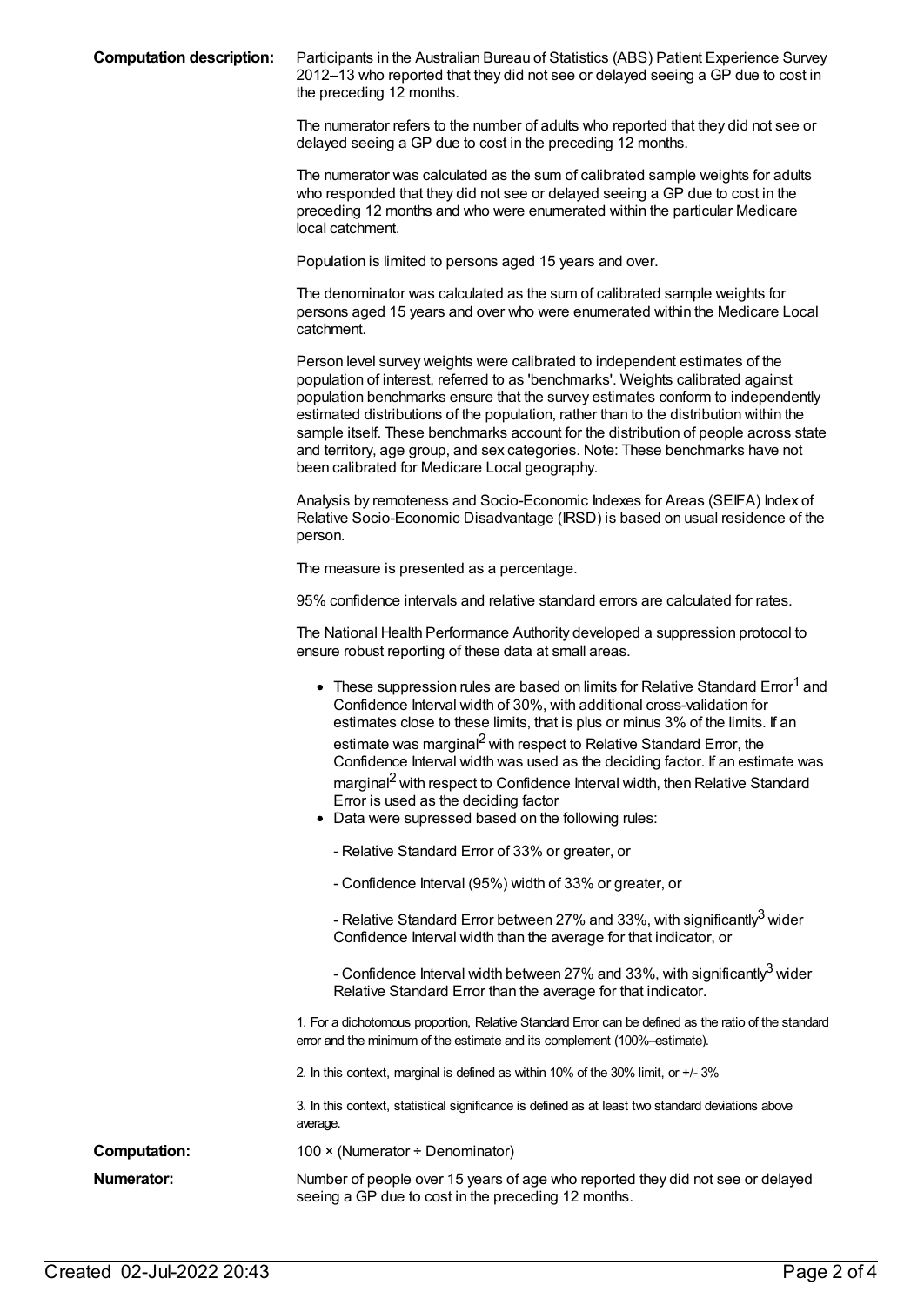| Numerator data elements:                | Data Element / Data Set-                                                                                                                                                  |
|-----------------------------------------|---------------------------------------------------------------------------------------------------------------------------------------------------------------------------|
|                                         | Person-delayed visit to GP due to cost indicator, yes/no code N<br>Data Source<br><b>ABS Patient Experience Survey (PEx)</b><br>Guide for use<br>Data source type: Survey |
| Denominator:                            | Total number of adults aged 15 years and over who saw a GP or needed to see a<br>GP who were enumerated within the Medicare Local catchment.                              |
| Denominator data<br>elements:           | Data Element / Data Set-<br>Data Source<br><b>ABS Patient Experience Survey (PEx)</b><br>Guide for use<br>Data source type: Survey                                        |
| Disaggregation:                         | By Medicare Local catchments and Medicare Local peer groups.                                                                                                              |
| <b>Disaggregation data</b><br>elements: | Data Element / Data Set-<br>Administrative health region-Medicare Local identifier, code AANNN                                                                            |
|                                         | Data Element / Data Set-                                                                                                                                                  |
|                                         | Administrative health region-Medicare Local peer group, code N                                                                                                            |

# **Representational attributes**

| <b>Representation class:</b> | Percentage |
|------------------------------|------------|
| Data type:                   | Real       |
| Unit of measure:             | Person     |
| Format:                      | N[NN].N    |
|                              |            |

# **Indicator conceptual framework**

| Framework and | <b>PAF-Equity of access</b> |
|---------------|-----------------------------|
| dimensions:   |                             |

#### **Data source attributes**

| Data sources: | Data Source                                |
|---------------|--------------------------------------------|
|               | <b>ABS Patient Experience Survey (PEx)</b> |
|               | Frequency                                  |
|               | Annual                                     |
|               | Data custodian                             |
|               | Australian Bureau of Statistics            |